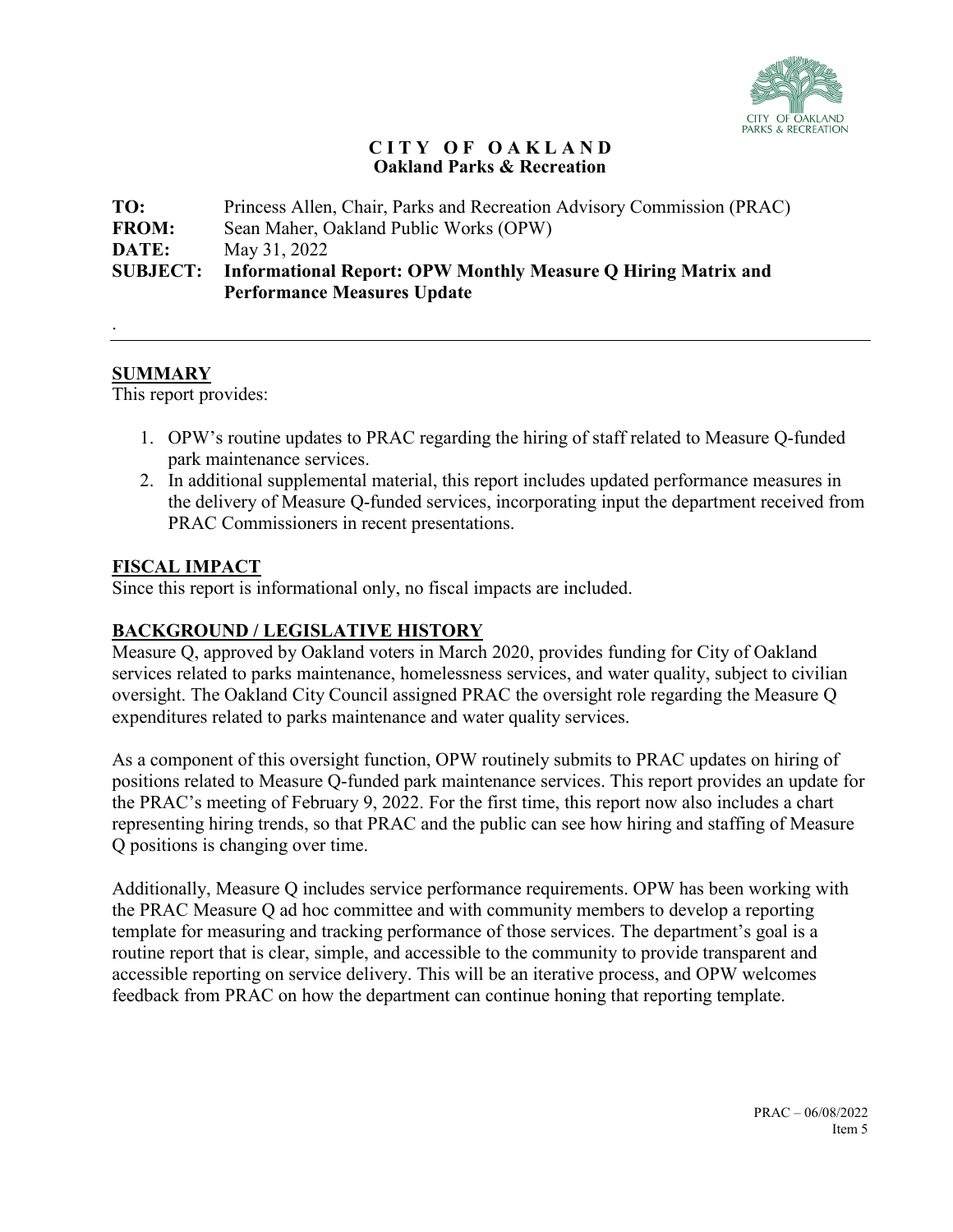## **RECOMMENDATION**

OPW recommends that PRAC accept this informational report.

Respectfully submitted,

/s/ Sean Maher Prepared by: Sean Maher Acting Assistant to the Director Oakland Public Works

## I**dentification of Support Documents:**

Attachments: Exhibit A – *Measure Q Hiring Progress Tracker, Updated 05/25/2022 (below)*

Exhibit B – *Performance Measures and Service Delivery Charts, Updated May 2022*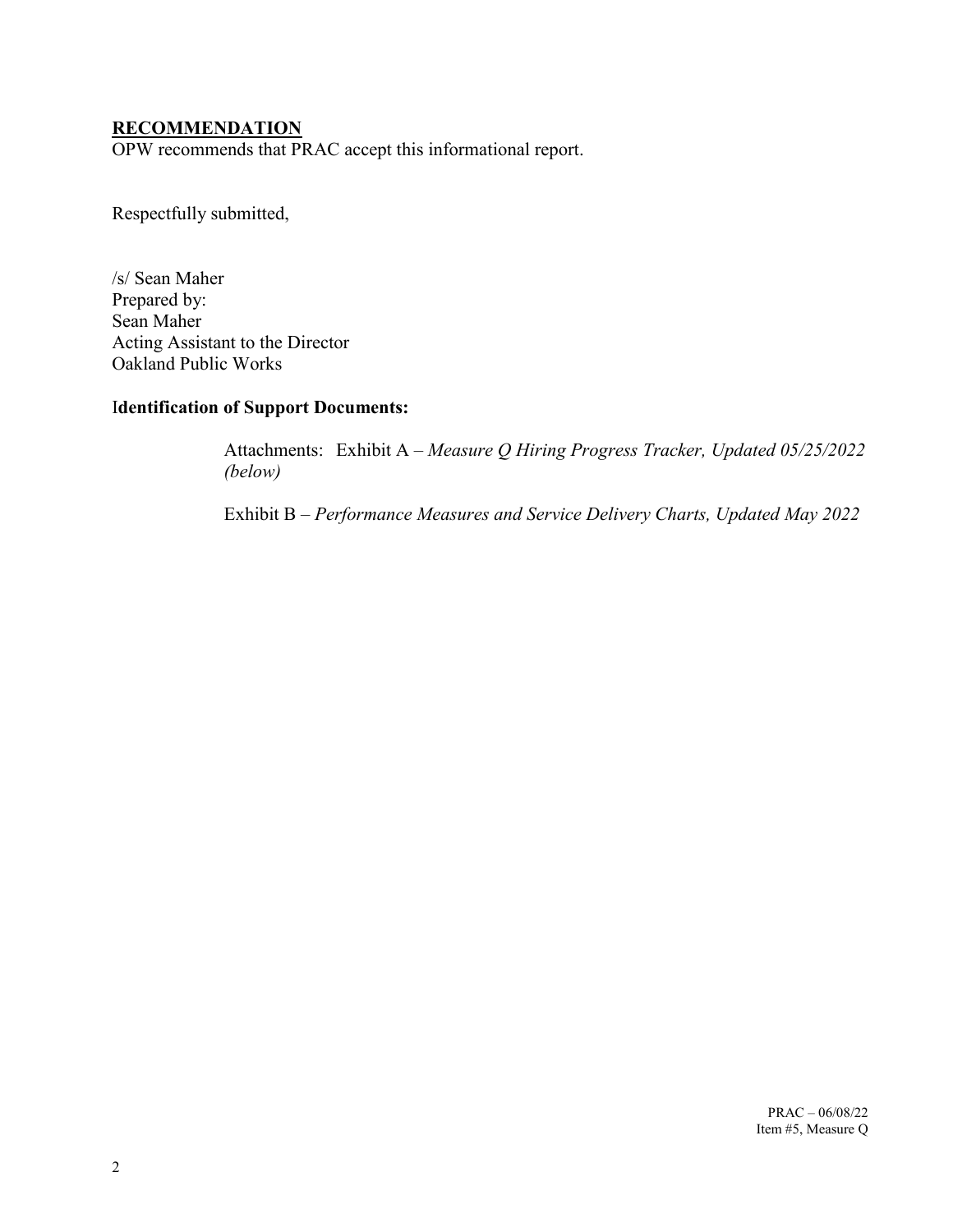# Exhibit A – *Measure Q Hiring Progress Tracker, Updated 05/25/2022*

|             |                                              | <b>FTE</b>       |                | <b>ELIGIBLE LIST</b> |                                                                                                                                                   |
|-------------|----------------------------------------------|------------------|----------------|----------------------|---------------------------------------------------------------------------------------------------------------------------------------------------|
| <b>DEPT</b> | <b>CLASSIFICATION</b>                        | <b>POSITIONS</b> | <b>FILLED</b>  | <b>AVAILABLE</b>     | <b>DETAILS</b>                                                                                                                                    |
|             |                                              |                  |                |                      |                                                                                                                                                   |
| <b>HSD</b>  | <b>Budget &amp; Grants Administrator</b>     | 1                | $\Omega$       | Yes                  | Referrals sent to department to review and schedule interviews.                                                                                   |
| <b>HSD</b>  | <b>Administrative Assistant II</b>           | $\mathbf{1}$     | $\mathbf{1}$   | Yes                  | Filled (8.22.2020)                                                                                                                                |
| <b>HSD</b>  | Case Manager I                               | 1                | 1              | <b>Yes</b>           | Filled (March 2021)                                                                                                                               |
| <b>OPW</b>  | Custodian                                    | 5                | $\overline{2}$ | <b>No</b>            | 2 FTE started 2/5/22, 3 FTE (6TPT) The department is moving forward<br>with 3 full time hires, not 6 TPT hires.                                   |
| <b>OPW</b>  | <b>Assistant Engineer I</b>                  | 1                | $\Omega$       | <b>No</b>            | Interviews scheduled for 05.31.2022                                                                                                               |
| <b>OPW</b>  | <b>Administrative Assistant II</b>           | $\mathbf{1}$     | $\mathbf{1}$   | Yes                  | Filled (2.26.2021)                                                                                                                                |
| <b>OPW</b>  | <b>Construction &amp; Maintenance Mechar</b> | $\overline{2}$   | $\overline{2}$ | Yes                  | Filled (10.30.21) On Hold (11.13.21- one position on hold. Employee is<br>currently on leave- department is trying to rescind offer)              |
| <b>OPW</b>  | <b>Business Analyst II</b>                   | 1                | $\mathbf{1}$   | No                   | Filled (11.14.2020)                                                                                                                               |
| <b>OPW</b>  | <b>Gardener Crew Leader</b>                  | $\overline{7}$   | $\overline{7}$ | Yes                  | 3 Filled 4.30.22                                                                                                                                  |
| <b>OPW</b>  | <b>Gardener II</b>                           | 15               | 15             | Yes                  | Filled (5 filled 6.12.2021, 5 filled 7.24.2021, 3 filled 8.7.2021, 2 filled<br>8.21.2021)                                                         |
| <b>OPW</b>  | Painter                                      | $\overline{2}$   | $\overline{2}$ | Yes                  | Filled 3.19.22                                                                                                                                    |
| <b>OPW</b>  | Park Attendant, PT (NEW)                     | 0.5              | 0.5            | Yes                  | Filled (D. Mabon effective 11.13.21)                                                                                                              |
| <b>OPW</b>  | Park Equipment Operator                      | $\overline{2}$   | $\overline{2}$ | <b>No</b>            | Filled 1.22.22 (K. Wilkerson and R.Armstrong)                                                                                                     |
| <b>OPW</b>  | <b>Park Supervisor I</b>                     | $\overline{2}$   | 1              | <b>No</b>            | One of the remaining MQ positions will be filled as of 4.30.22. The<br>other position was offered and then declined, new recruitment<br>underway. |
| <b>OPW</b>  | Park Supervisor II                           | $\mathbf{1}$     | $\mathbf{0}$   | <b>No</b>            | Filled (K. Charles effective 6.26.21)-There is a requistion to hire/replace<br>K. Charles underway.                                               |
| <b>OPW</b>  | Tree Worker (formerly Tree Worker [          | 1                | 1              | <b>No</b>            | Filled (E. Rodriguez effective 11.13.21)                                                                                                          |
| <b>OPW</b>  | <b>Tree Trimmer</b>                          | 1                | 0              | Yes                  | The Division submitted an add/delete to convert Tree Trimmer positions<br>to Tree Workers. Proposal included in the midcycle budget.              |
|             |                                              |                  |                |                      |                                                                                                                                                   |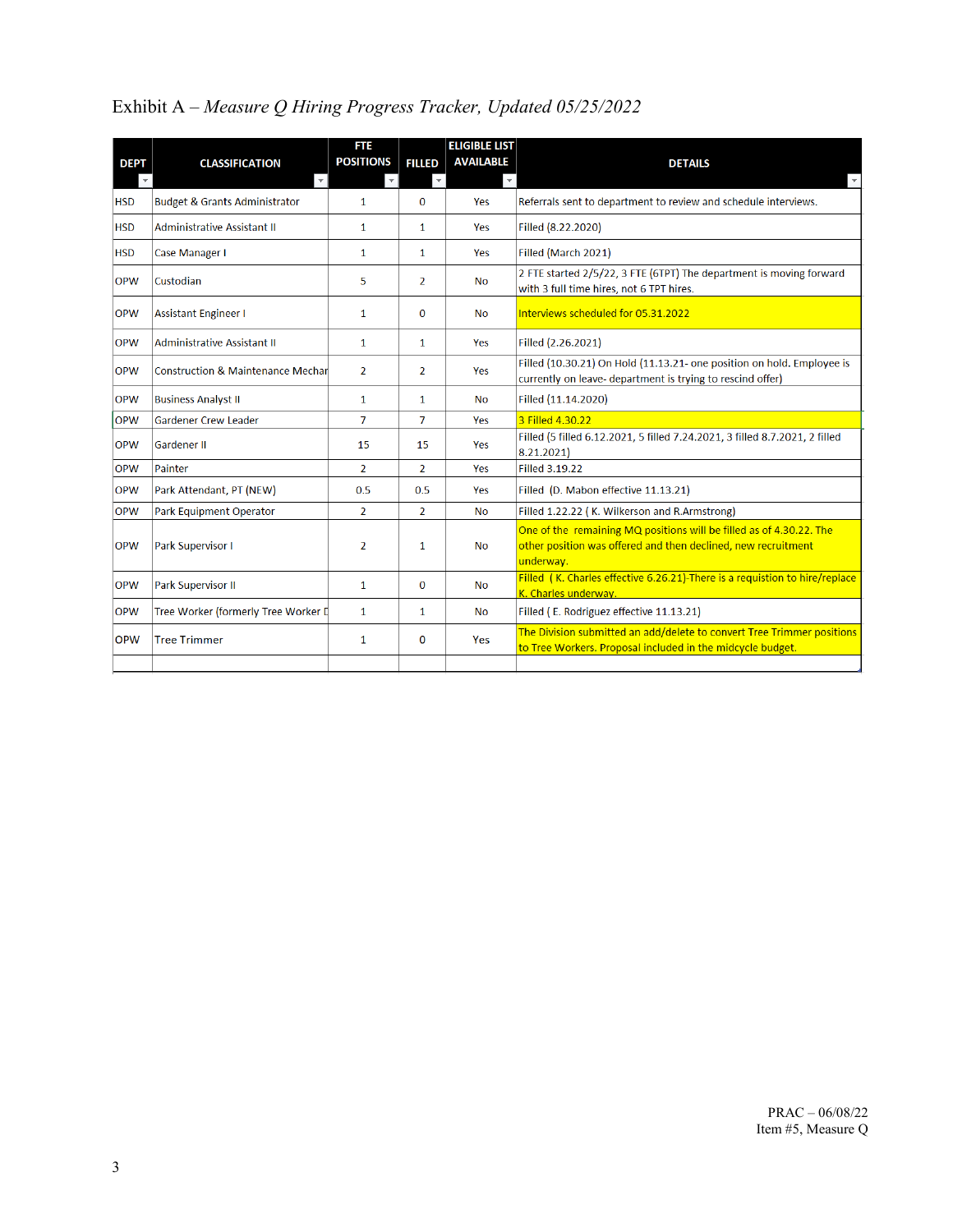Exhibit B – *Performance Measures and Service Delivery Charts, Updated May 2022*

# **Hiring Metrics** (as of May 31, 2022)



## **Number of Positions Filled Each Month**

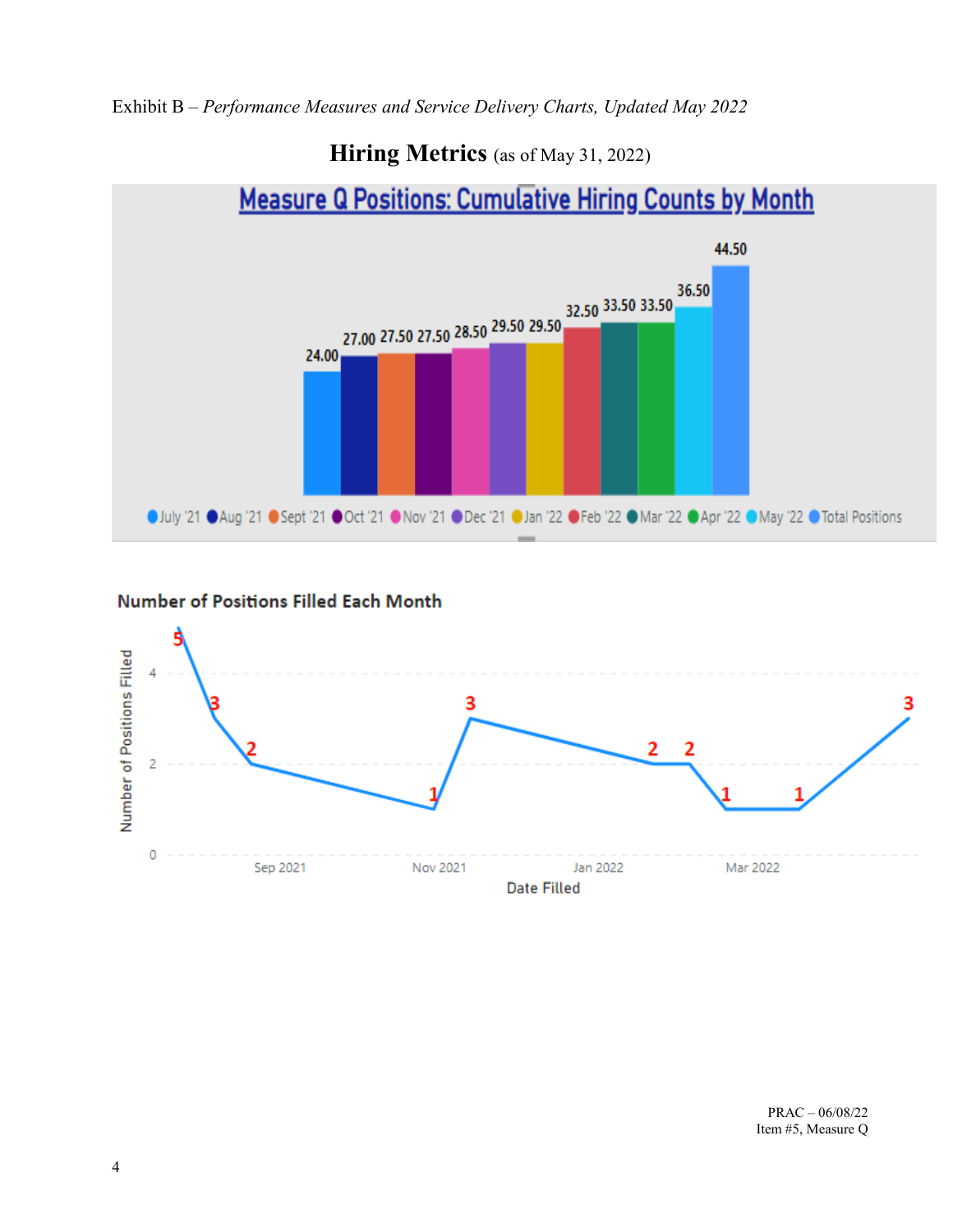## **\*\*\*NOTE: Data displayed is baseline data before all Measure Q positions have been filled.**

**Measure Q deliverable: "Provide dedicated staff at major parks. "Major Parks" means City operated Community Parks, Region-serving parks, and Resource Conservation Areas, as those terms are used in the Open Space Conservation & Recreation (OCSAR) Element of the Oakland General Plan." Section (3 (B)(1) (m)** 

**Community Serving Parks:** • Mosswood (11 acres) • Bushrod (10.12 acres) • DeFremery (9.4 acres) • San Antonio (11.62 acres) • Brookdale (4.66 acres) • Brookfield (14 acres) • Arroyo Viejo (18.75 acres) • Montclair (7.3 acres) • Dimond (14.31 acres)

**Region Serving:** • Lakeside (75 acres)• Joaquin Miller (improved 4 acres)

**Resource Conservation Areas:** • Glen Daniel/King Estates (75 acres) • Dimond Canyon (41 acres) • Garber (13 acres) • Beaconsfield (5 acres) • Claremont Canyon (208 acres) • Joaquin Miller (unimproved 41 acres) • Leona Heights/Open Space (50 acres)

|            | Staff Labor Hours by Park FY 21-22                |        |                   |          |          |          |        |                   |        |        |                            |              |
|------------|---------------------------------------------------|--------|-------------------|----------|----------|----------|--------|-------------------|--------|--------|----------------------------|--------------|
|            | Facility name and address                         | Jul    | Aug               | Sept     | Oct      | Nov      | Dec.   | Jan               | Feb    | Mar    | Apr                        | <b>Total</b> |
|            | <b>E</b> Arroyo Viejo Park, 7701 Krause Avenue    | 144.00 | 115.00            | 146.00   | 229.00   | 215.00   | 182.00 | 556.00            | 261.00 | 245,00 | 439.00                     | 2,532.00     |
|            | <b>El Brookdale Park, 253</b> High Street         | 32.00  | 25.00             | 40.00    | 58.00    | 6.00     | 34.50  | 29.00             | 263.00 | 156.00 | 312.00                     | 955.50       |
|            | <b>El Brookfield Park, 525 Jones Avenue</b>       | 147.00 | 174.00            | 151.00   | 113.00   | 158.00   | 167.00 | 170.00            | 812.00 | 767.00 | 337.00                     | 2,996.00     |
|            | <b>El Bushrod Park, 569 59th Street</b>           | 274.00 | 205.00            | 181.00   | 131.00   | 268.00   | 235.00 | 195.00            | 373.00 | 719.00 | 480.00                     | 3,061.00     |
|            | <b>El</b> Defremery Park, 1651 Adeline Street     | 55.00  | 43.00             | 46.00    | 14.00    | 29.00    | 66.00  | 87.00             | 136.00 | 167.00 | 63.00                      | 706.00       |
| $\pm$      | Dimond Park, 3860 Hanley Road                     | 34.50  | 73.00             | 65.00    | 36.00    | 96.00    | 121.00 | 384.00            | 257.00 | 239.00 | 150.00                     | 1,455.50     |
|            | ⊞ Garber Park, Alvarado Road / Fish Camp Road     |        |                   |          |          |          |        |                   |        | 1.00   |                            | 1.00         |
| $\boxplus$ | Joaquin Miller Park, 3300 Joaquin Miller Road     | 17.50  | 1.00              | 57.00    | 99.00    | 140.00   | 95.50  | 37.00             | 99.50  | 93.00  | 29.00                      | 668.50       |
|            | <b>El King Estates Park, 8501 Fontaine Street</b> | 2.00   | 2.00              | 19.00    |          |          |        |                   |        |        | 6.00                       | 29.00        |
|            | <b>El Lakeside Park, 666 Bellevue Avenue</b>      | 381.00 | 315.00            | 671.00   | 541.00   | 318.50   | 509.00 | 493.50            | 573.50 | 788.50 | 725.66                     | 5,316.66     |
|            | <b>El Montclair Park, 6300 Moraga Avenue</b>      |        | 6.00              | 34.00    | 98.00    | 62.00    | 70.00  | 35.00             | 146.00 | 55.00  | 51.00                      | 557.00       |
|            | <b>El Mosswood Park, 3612 Webster Street</b>      | 106.50 | 149.00            | 225.50   | 118.00   | 152.50   | 173.00 | 490.00            | 425.50 | 307.00 | 639.00                     | 2,786.00     |
|            | <b>El San Antonio Park, 1701 E 19th Street</b>    | 8.00   | 22.00             | 34.50    | 34.00    | 29.00    | 129.00 | 154.00            | 416.00 | 46.00  | 72.00                      | 944.50       |
|            | Total                                             |        | 1.201.50 1.130.00 | 1,670,00 | 1,471.00 | 1,474.00 |        | 1,782.00 2,630.50 |        |        | 3,762,50 3,583,50 3,303,66 | 22,008.66    |

### Metrics through April 30, 2022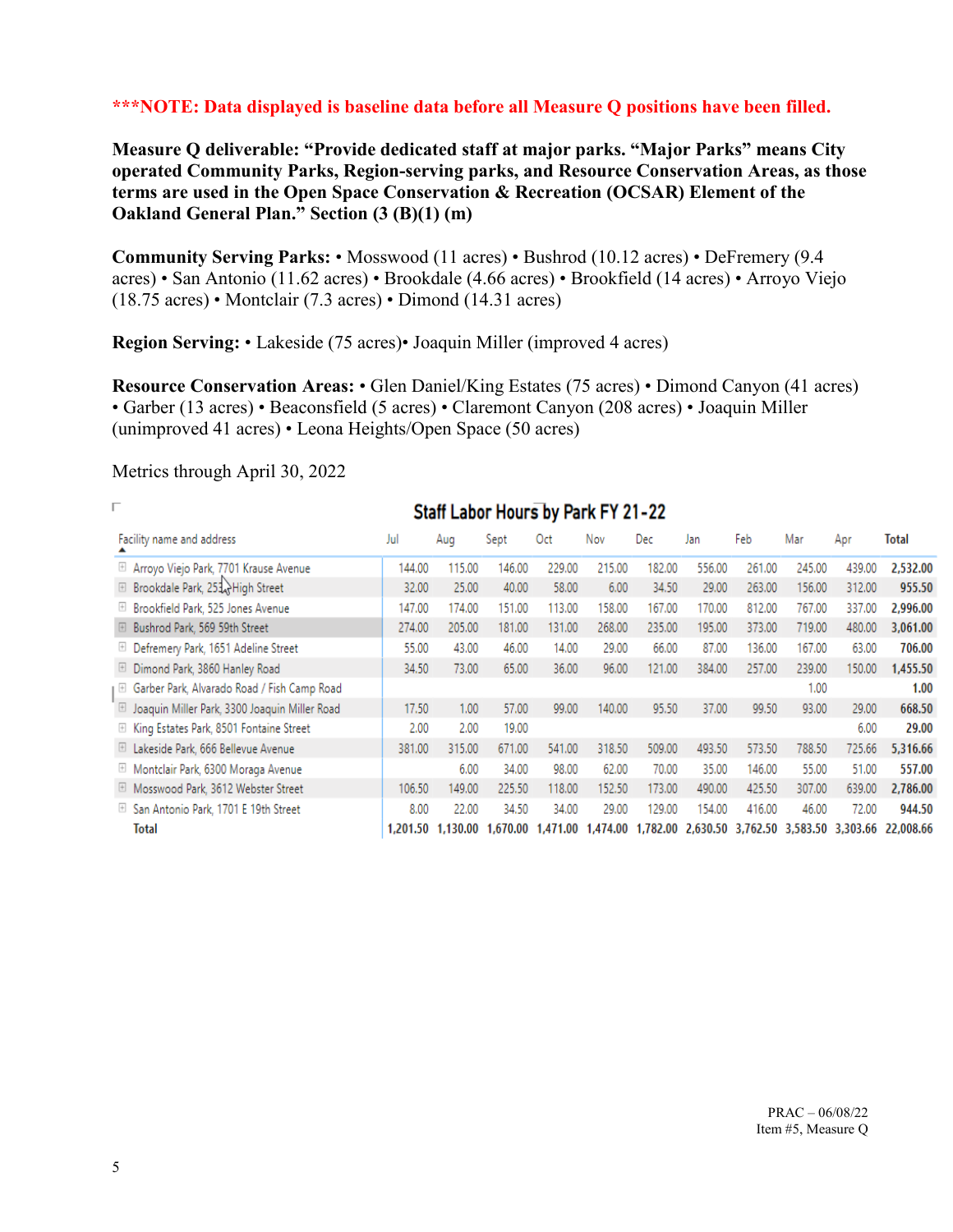|                                               |       | Staff Labor Hours per Park Acre FY 21-22 |       |       |       |        |        |        |        |        |          |
|-----------------------------------------------|-------|------------------------------------------|-------|-------|-------|--------|--------|--------|--------|--------|----------|
| Facility name and address                     | Jul   | Aug                                      | Sept  | Oct   | Nov   | Dec    | Jan    | Feb    | Mar    | Apr    | Total    |
| Arroyo Viejo Park, 7701 Krause Avenue         | 7.58  | 6.05                                     | 7.68  | 12.05 | 11.32 | 9.58   | 29.26  | 13.74  | 12.89  | 23.11  | 133.26   |
| K<br>Brookdale Park, 2535 High Street         | 6.40  | 5.00                                     | 8.00  | 11.60 | 1.20  | 6.90   | 5.80   | 52.60  | 31.20  | 62.40  | 191.10   |
| Brookfield Park, 525 Jones Avenue             | 10.50 | 12.43                                    | 10.79 | 8.07  | 11.29 | 11.93  | 12.14  | 58.00  | 54.79  | 24.07  | 214.00   |
| Bushrod Park, 569 59th Street                 | 27.40 | 20.50                                    | 18.10 | 13.10 | 26.80 | 23.50  | 19.50  | 37.30  | 71.90  | 48.00  | 306.10   |
| Defremery Park, 1651 Adeline Street           | 6.11  | 4.78                                     | 5.11  | 1.56  | 3.22  | 7.33   | 9.67   | 15.11  | 18.56  | 7.00   | 78.44    |
| Dimond Park, 3860 Hanley Road                 | 2.46  | 5.21                                     | 4.64  | 2.57  | 6.86  | 8.64   | 27.43  | 18.36  | 17.07  | 10.71  | 103.96   |
| Garber Park, Alvarado Road / Fish Camp Road   |       |                                          |       |       |       |        |        |        | 0.08   |        | 0.08     |
| Joaquin Miller Park, 3300 Joaquin Miller Road | 0.43  | 0.02                                     | 1.39  | 2.41  | 3.41  | 2.33   | 0.90   | 2.43   | 2.27   | 0.71   | 16.30    |
| King Estates Park, 8501 Fontaine Street       | 0.03  | 0.03                                     | 0.25  |       |       |        |        |        |        | 0.08   | 0.39     |
| Lakeside Park, 666 Bellevue Avenue            | 5.08  | 4.20                                     | 8.95  | 7.21  | 4.25  | 6.79   | 6.58   | 7.65   | 10.51  | 9.68   | 70.89    |
| Montclair Park, 6300 Moraga Avenue            |       | 0.86                                     | 4.86  | 14.00 | 8.86  | 10.00  | 5.00   | 20.86  | 7.86   | 7.29   | 79.57    |
| Mosswood Park, 3612 Webster Street            | 9.68  | 13.55                                    | 20.50 | 10.73 | 13.86 | 15.73  | 44.55  | 38.68  | 27.91  | 58.09  | 253.27   |
| San Antonio Park, 1701 E 19th Street          | 0.67  | 1.83                                     | 2.88  | 2.83  | 2.42  | 10.75  | 12.83  | 34.67  | 3.83   | 6.00   | 78.71    |
| Total                                         | 76.34 | 74.46                                    | 93.15 | 86.14 | 93.48 | 113.48 | 173.66 | 299.38 | 258.87 | 257.13 | 1,526.08 |

## **NOTE: Number of ballfields mowed by name of ballfield is a new metric added in February 2022.**

## **Measure Q deliverable: "Mowing City operated sports fields frequently, every other week, or as may be required by the time of year." Section (3 (B)(1) (a)**

Metrics through April 30, 2022

4/30/2022

# **Mowing Fields: # of Times Ballfields Mowed**

**DATE** 

1/1/2022

|        | # of Times Ballfields Mowed              |   |   |                                                                                                                                                                  |   |
|--------|------------------------------------------|---|---|------------------------------------------------------------------------------------------------------------------------------------------------------------------|---|
| )/2022 | Name of Ballfield                        |   |   |                                                                                                                                                                  |   |
|        | Allendale Rec Center Field               |   | 2 | 3                                                                                                                                                                | 5 |
|        | Arroyo Viejo - McConnell Field           |   |   |                                                                                                                                                                  | 5 |
|        | Arroyo Viejo - Ricky Henderson A's Field |   |   | 3                                                                                                                                                                | 4 |
|        | Brookfield Rec Center Field              |   |   |                                                                                                                                                                  | 2 |
|        | <b>Burckhalter Park Field</b>            |   |   |                                                                                                                                                                  | 4 |
|        | Bushrod - Lower Field                    |   |   |                                                                                                                                                                  |   |
|        | Bushrod - Upper Field                    |   |   | 4                                                                                                                                                                | 5 |
|        | Concordia Park Field                     |   |   |                                                                                                                                                                  |   |
|        | Curt Flood Field                         |   |   | Feb 2022 Mar 2022 Apr 2022 Total<br>3.<br>$\mathcal{P}$<br>$\mathcal{P}$<br>$\mathcal{P}$<br>3<br>$\mathcal{P}$<br>$\mathcal{P}$<br>3<br>$\mathcal{P}$<br>R<br>3 | 5 |
|        | Elmhurst (Lions) Field                   | 1 |   |                                                                                                                                                                  |   |
|        | <b>Franklin Field</b>                    |   |   |                                                                                                                                                                  | з |
|        | Golden Gate Rec Center Field             |   |   |                                                                                                                                                                  | 5 |
|        | Greenman Field/ Carter Gilmore           |   |   |                                                                                                                                                                  | 7 |
|        | Montclair Rec Center Field               |   |   |                                                                                                                                                                  |   |
|        |                                          |   |   |                                                                                                                                                                  |   |

 PRAC – 06/08/22 Item #5, Measure Q Y E

П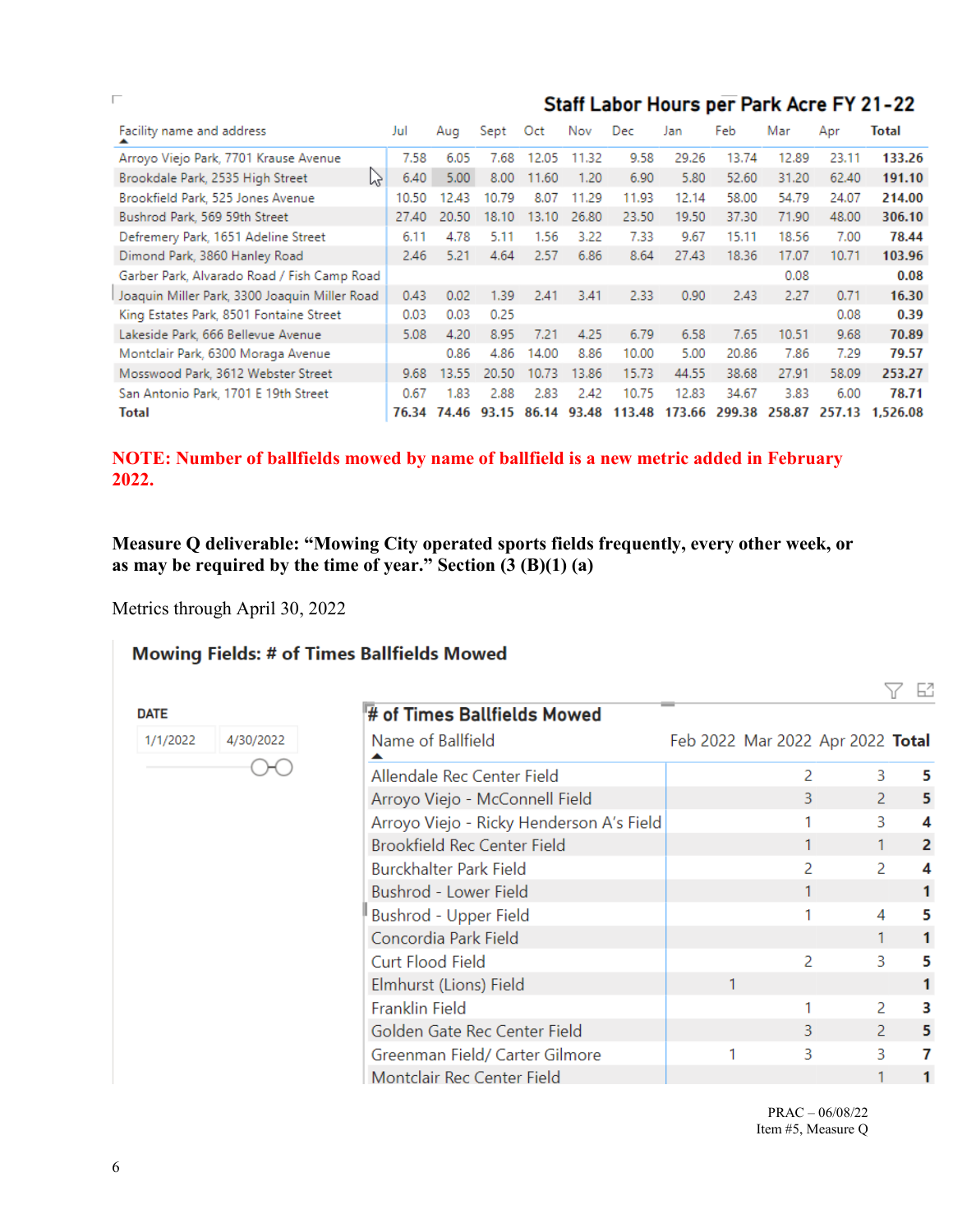| Oakport Field                 |   |    |    |
|-------------------------------|---|----|----|
| Otis Spunkmeyer Field         |   |    |    |
| Pinto Park (Jones Field)      |   |    |    |
| Ramondi Field                 |   | 4  |    |
| Stonehurst Park Field         |   |    |    |
| Tassafaronga Rec Center Field |   |    |    |
| Total                         | 3 | 30 | 65 |
|                               |   |    |    |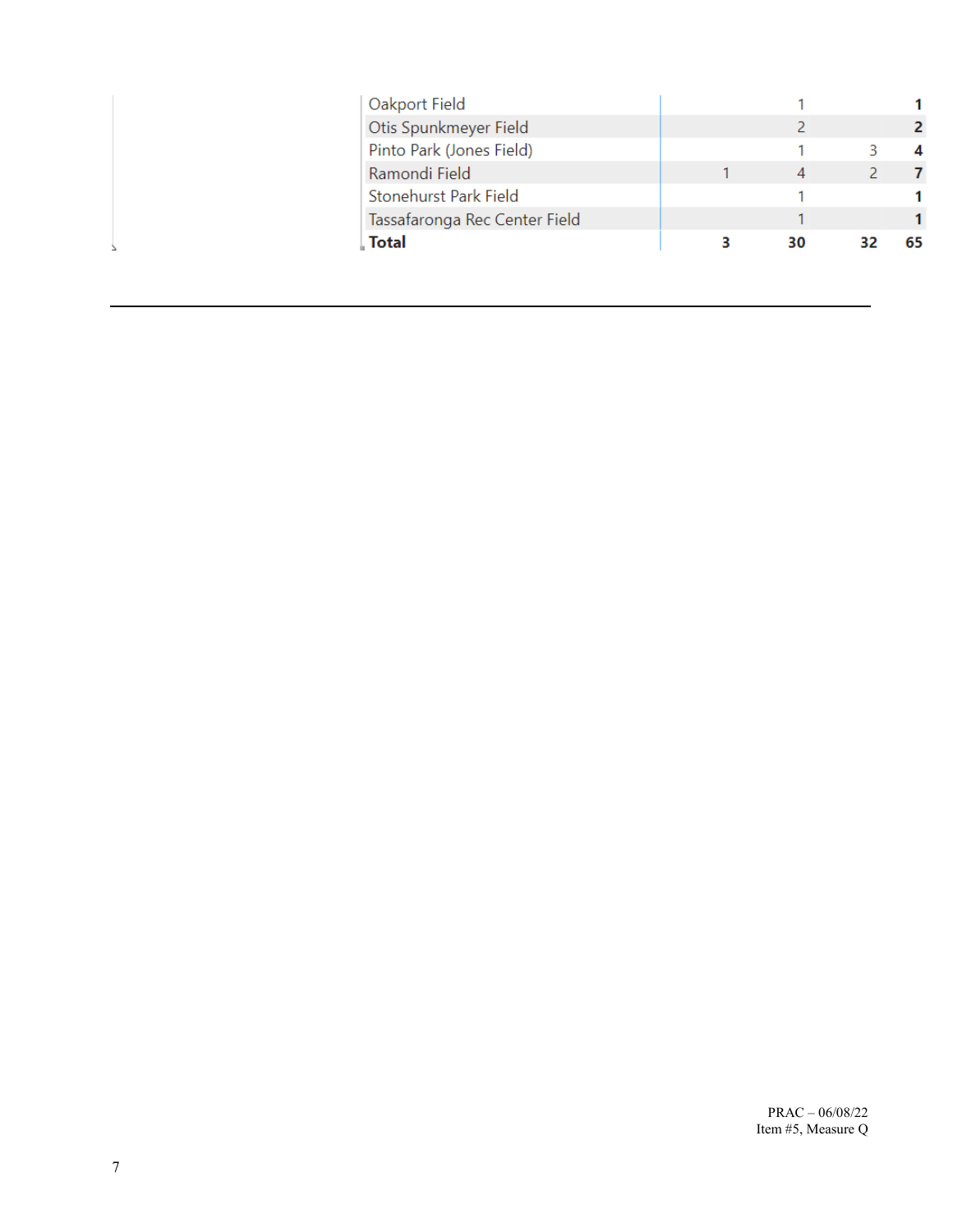## **NOTE: # of litter pickups is a new metric added in Jan 2022. In previous years, litter pickup was not calculated as a separate metric, it was included in the work categorized as Park maintenance.**

# **Measure Q Deliverable: "Collecting trash and litter several times per week, including Saturdays and Sundays, from the City's most used parks, assuring equitable distribution of resources."**

## **Section 3(B)(1)(b)**

Metrics through April 30, 2022